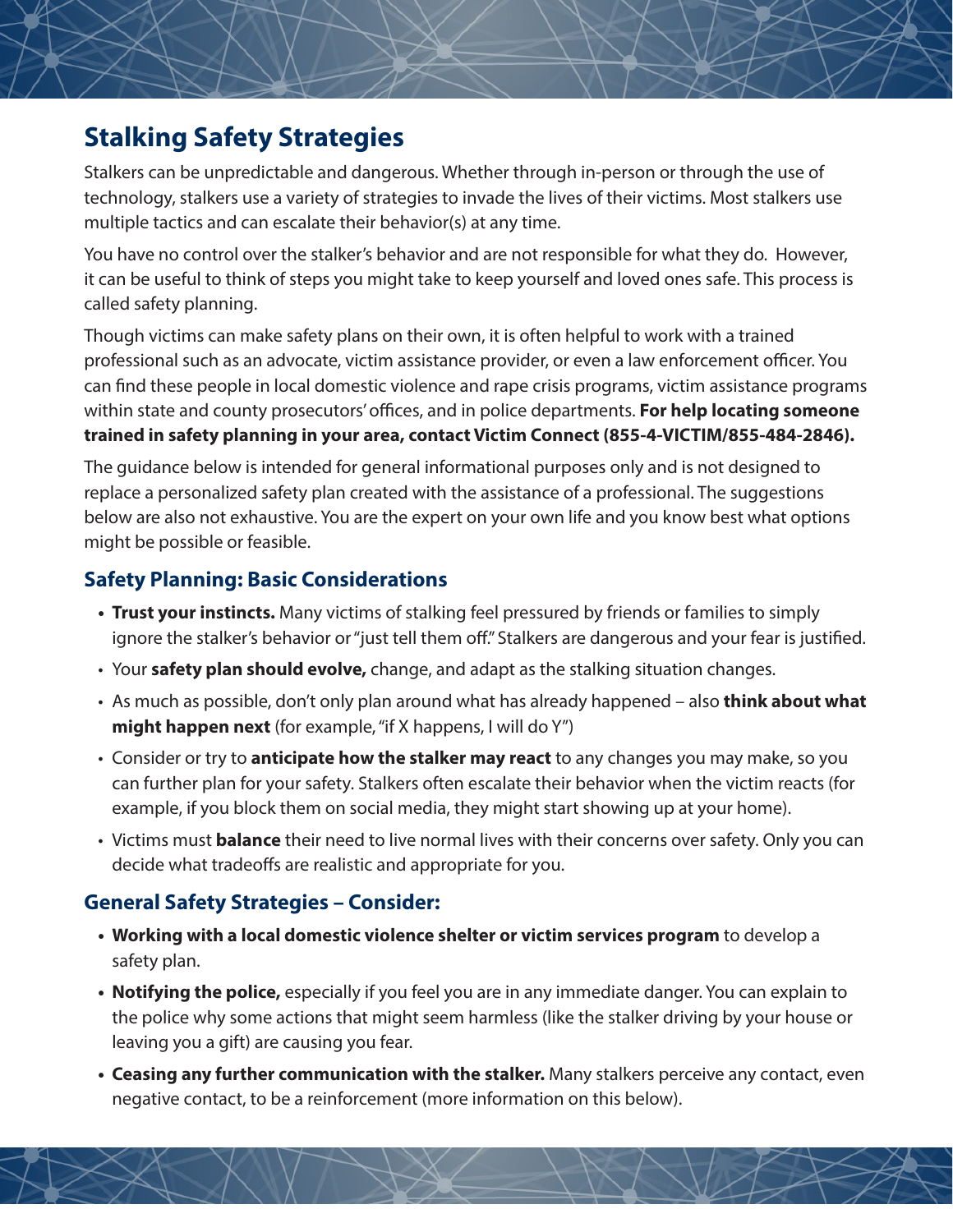- **• Keeping a log** of every stalking incident (link to log) including the date, time, what happened, and the names and phone numbers of any witnesses. Documentation is key to understanding the scope of the situation, safety planning, and/or holding the offender accountable.
- **• Varying your daily routine** periodically routes to and from work/school, the grocery store, or other places you regularly go.
- **• Telling your family, friends, and neighbors** that you are being stalked and instruct them on what they should do if the stalker contacts them.
- **• Seeking a protective order** (For more help, contact [Victim Connect](https://victimconnect.org/
), [National Domestic Violence](https://www.thehotline.org/contact/)  [Hotline](https://www.thehotline.org/contact/) or [RAINN\)](https://www.rainn.org/about-national-sexual-assault-telephone-hotline)

#### **Safety Planning: Stopping Communication with the Stalker**

**Consider cutting off any and all communication with the stalker.** Many stalkers misinterpret any contact (even negative contact) as encouragement.

Some victims feel that they should ensure the stalker knows that the contact is unwanted. If that is true for your situation, you may consider **telling the stalker once – and only once – that you do not want any contact.** After that, it is important to consider cutting all ties with the stalker, including not answering messages or calls.

Some examples of how to express your desire for no contact include:

- "I am not interested in having a relationship with you. Do not contact me ever again."
- "Do not call, stop by, text, or contact me in any way whatsoever."
- "I do not want you to contact me in any way. If you continue to do so or if you are on my property, or follow me – I will call the police."
- "I am ending this relationship. I am not going to change my mind. Do not contact me again. I do not want to have any communication with you, in any form. If you try to contact me, I will call the police/take legal action."

While disengagement is advisable, it is not always possible or realistic to cease all communication. Some victims feel safer by communicating with their stalkers to gain information on the stalker's mood and plans. Some victims must maintain contact with their stalker due to shared custody of their children. It is important to understand how continued contact can impact an order of protection or a criminal case, so please discuss this with the professional who is assisting you with your safety planning.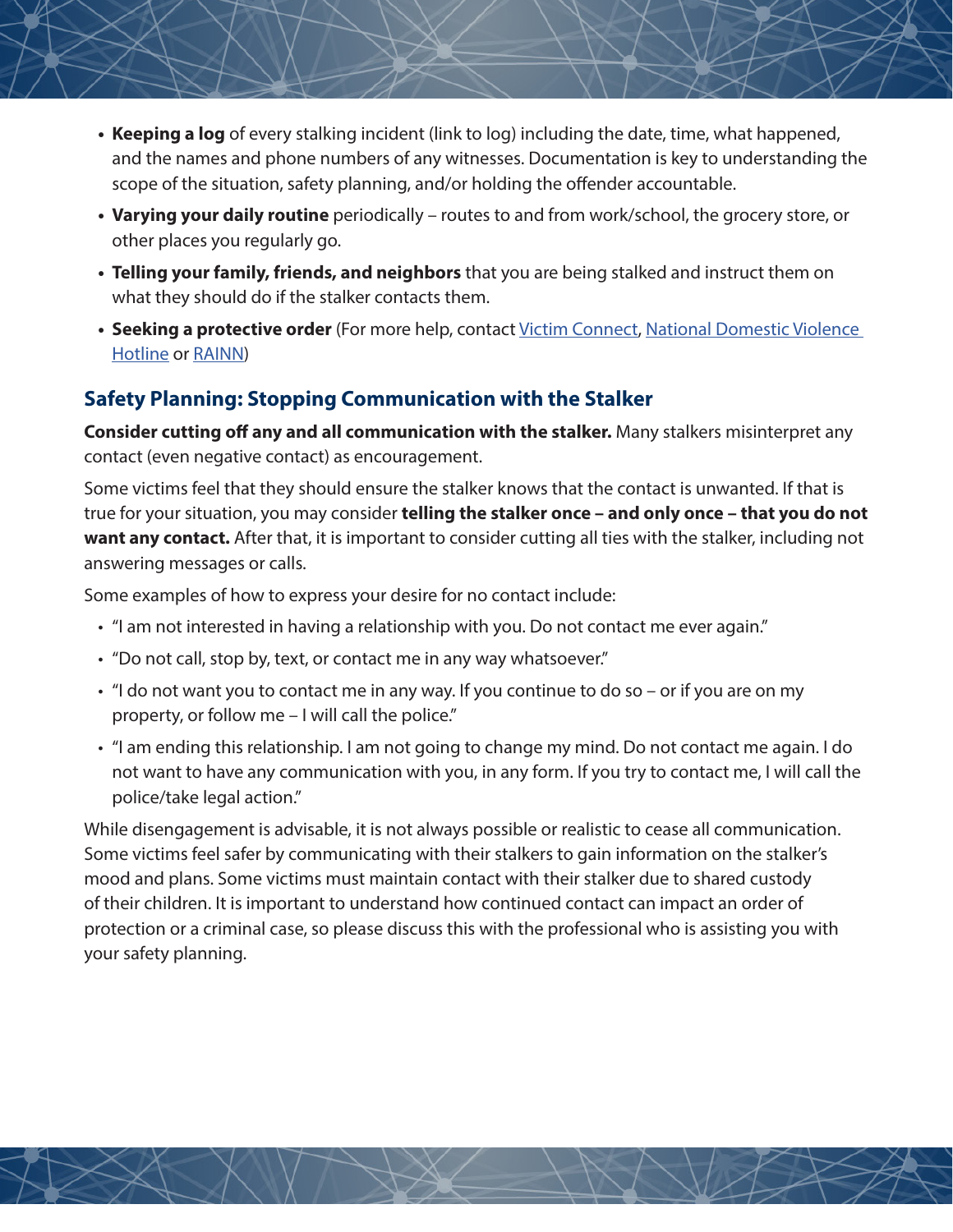# **Additional Tips:**

| <b>Safety Planning for Workplace and School</b>                                                                                                                                 |                                                                                                                                                                                                                                                                                                                                                                                                                                                                                                                                                   |                                                                                                                                                                          |  |  |
|---------------------------------------------------------------------------------------------------------------------------------------------------------------------------------|---------------------------------------------------------------------------------------------------------------------------------------------------------------------------------------------------------------------------------------------------------------------------------------------------------------------------------------------------------------------------------------------------------------------------------------------------------------------------------------------------------------------------------------------------|--------------------------------------------------------------------------------------------------------------------------------------------------------------------------|--|--|
| Stalkers may:                                                                                                                                                                   | <b>Safety Planning Tips:</b>                                                                                                                                                                                                                                                                                                                                                                                                                                                                                                                      | <b>Documentation Strategies:</b>                                                                                                                                         |  |  |
| • Follow you to, from or around<br>the location<br>• Contact colleagues<br>about you<br>• Show up<br>• Contact you by phone, text or<br>e-mail while you are at work/<br>school | • Give a picture of the stalker to<br>security and friends at work<br>and school.<br>• Consider changing routes to<br>and from work/school<br>• Adjust hours (if possible)<br>• Have a colleague or security<br>guard walk you to your car/<br>transportation<br>• Make sure your school/work<br>knows not to provide your<br>contact information<br>• If you have a protective order<br>against the stalker, keep a<br>copy of your protective order<br>with you AND provide a<br>copy to security and/or other<br>officials at your work/school | • Save any voicemails, text<br>messages and e-mails<br>• Work with building security<br>to acquire any records/logs of<br>the stalker being present on<br>campus/at work |  |  |

| <b>Safety Planning for Home</b>                                                                                               |                                                                                                                                                                                                                                                                                                                                           |                                                                                                                                                                             |  |  |
|-------------------------------------------------------------------------------------------------------------------------------|-------------------------------------------------------------------------------------------------------------------------------------------------------------------------------------------------------------------------------------------------------------------------------------------------------------------------------------------|-----------------------------------------------------------------------------------------------------------------------------------------------------------------------------|--|--|
| Stalkers may:                                                                                                                 | <b>Safety Planning Tips:</b>                                                                                                                                                                                                                                                                                                              | <b>Documentation Strategies:</b>                                                                                                                                            |  |  |
| • Follow you to, from or around<br>your home<br>• Invade your home<br>• Damage your property<br>• Hack into wireless networks | • Inform neighbors and/<br>or apartment managers<br>about the situation. Provide<br>a photo/description of the<br>stalker as well as a photo of<br>the stalker's vehicle.<br>• Pack a bag with important<br>items in case you need to<br>leave quickly.<br>• Identify escape routes out of<br>your house. Teach them to<br>your children. | • Consider installing your own<br>camera (depending on your<br>state law) to capture evidence<br>of the stalker's behaviors.<br>• Photograph evidence of<br>property damage |  |  |
| or home devices<br>• Disconnect power/cable/<br>internet service                                                              |                                                                                                                                                                                                                                                                                                                                           |                                                                                                                                                                             |  |  |
| • Send gifts or mail<br>• Install cameras to monitor you                                                                      |                                                                                                                                                                                                                                                                                                                                           |                                                                                                                                                                             |  |  |
|                                                                                                                               | • Change locks and upgrade<br>home security system, if<br>possible                                                                                                                                                                                                                                                                        |                                                                                                                                                                             |  |  |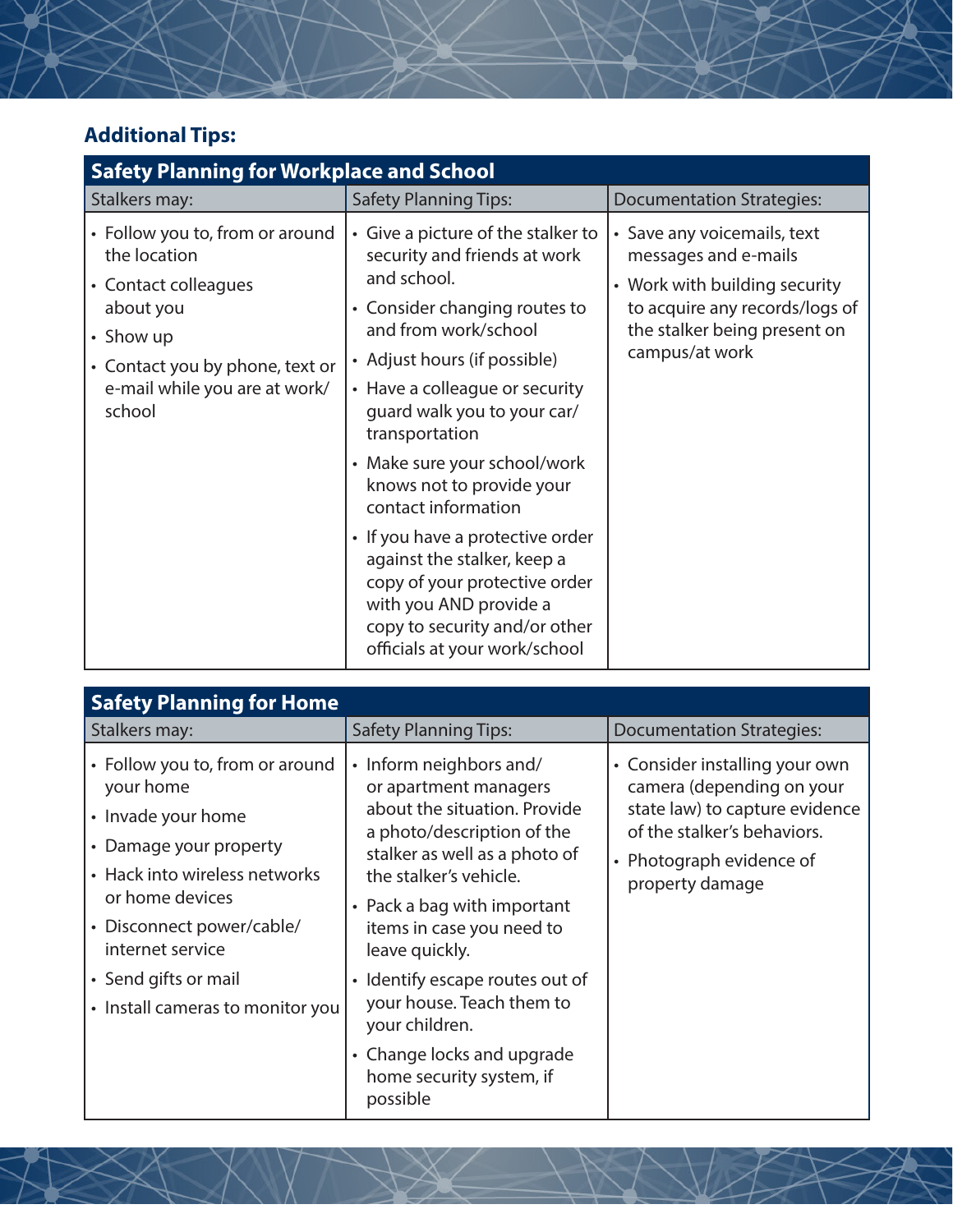| Stalkers may:<br><b>Safety Planning Tips:</b><br><b>Documentation Strategies:</b><br>• Take screenshots of all text<br>• Constantly contact their<br>• Update passwords to<br>victim: phone calls, text<br>accounts frequently<br>or internet communications<br>messages, online messages<br>with the stalker. Consider<br>• Change answers to your<br>apps that can assist you in<br>• Track/monitor through GPS,<br>security questions so that<br>taking screenshots of long<br>the stalker is not able to reset<br>SpyWare and/or social media<br>text conversations.<br>your password or gain access<br>• Impersonate victims online<br>• Get a second camera to<br>to the account<br>(for example, creating fake<br>capture messages and/or<br>profiles)<br>• Adjust default settings on<br>photos that disappear or<br>phone, apps and websites<br>• Hack into accounts<br>so that your location is not<br>• Share private or personal<br>a screenshot is taken<br>automatically shared<br>images with others<br>• Get phone records from<br>• Do an internet search on your<br>• Film or photograph the victim<br>your phone company to<br>name to make sure none of<br>without their consent<br>demonstrate frequent calls<br>your personal information<br>is posted by others. If you<br>• Keep track of the stalker's<br>find information posted<br>behaviors by writing down<br>about you, notify the site's<br>every incident in this<br>webmaster immediately and<br>Documentation Log (link)<br>request that the information<br>• Learn more at NNEDV Safety<br>be removed.<br>Net (hyperlink: https://www.<br>techsafety.org/resources-<br>• Don't give out your online<br>identification information<br>survivors)<br>If the stalker has had access to<br>your phone or computer, they<br>may be monitoring what you<br>do via Spyware, key logging<br>software or other means. In<br>this case, a stalker can see any<br>changes that you make. You<br>may want to:<br>• Use another, safer device (for | <b>Safety Planning Around Technology</b> |                                |                              |  |  |
|--------------------------------------------------------------------------------------------------------------------------------------------------------------------------------------------------------------------------------------------------------------------------------------------------------------------------------------------------------------------------------------------------------------------------------------------------------------------------------------------------------------------------------------------------------------------------------------------------------------------------------------------------------------------------------------------------------------------------------------------------------------------------------------------------------------------------------------------------------------------------------------------------------------------------------------------------------------------------------------------------------------------------------------------------------------------------------------------------------------------------------------------------------------------------------------------------------------------------------------------------------------------------------------------------------------------------------------------------------------------------------------------------------------------------------------------------------------------------------------------------------------------------------------------------------------------------------------------------------------------------------------------------------------------------------------------------------------------------------------------------------------------------------------------------------------------------------------------------------------------------------------------------------------------------------------------------------------------------------------------------------------------------|------------------------------------------|--------------------------------|------------------------------|--|--|
|                                                                                                                                                                                                                                                                                                                                                                                                                                                                                                                                                                                                                                                                                                                                                                                                                                                                                                                                                                                                                                                                                                                                                                                                                                                                                                                                                                                                                                                                                                                                                                                                                                                                                                                                                                                                                                                                                                                                                                                                                          |                                          |                                |                              |  |  |
| computer at a library)<br>• Acquire a new device (if                                                                                                                                                                                                                                                                                                                                                                                                                                                                                                                                                                                                                                                                                                                                                                                                                                                                                                                                                                                                                                                                                                                                                                                                                                                                                                                                                                                                                                                                                                                                                                                                                                                                                                                                                                                                                                                                                                                                                                     |                                          | example, a friend's phone, the | might notify the sender when |  |  |

 $\searrow$ 

大

 $\sum_{i=1}^{n}$